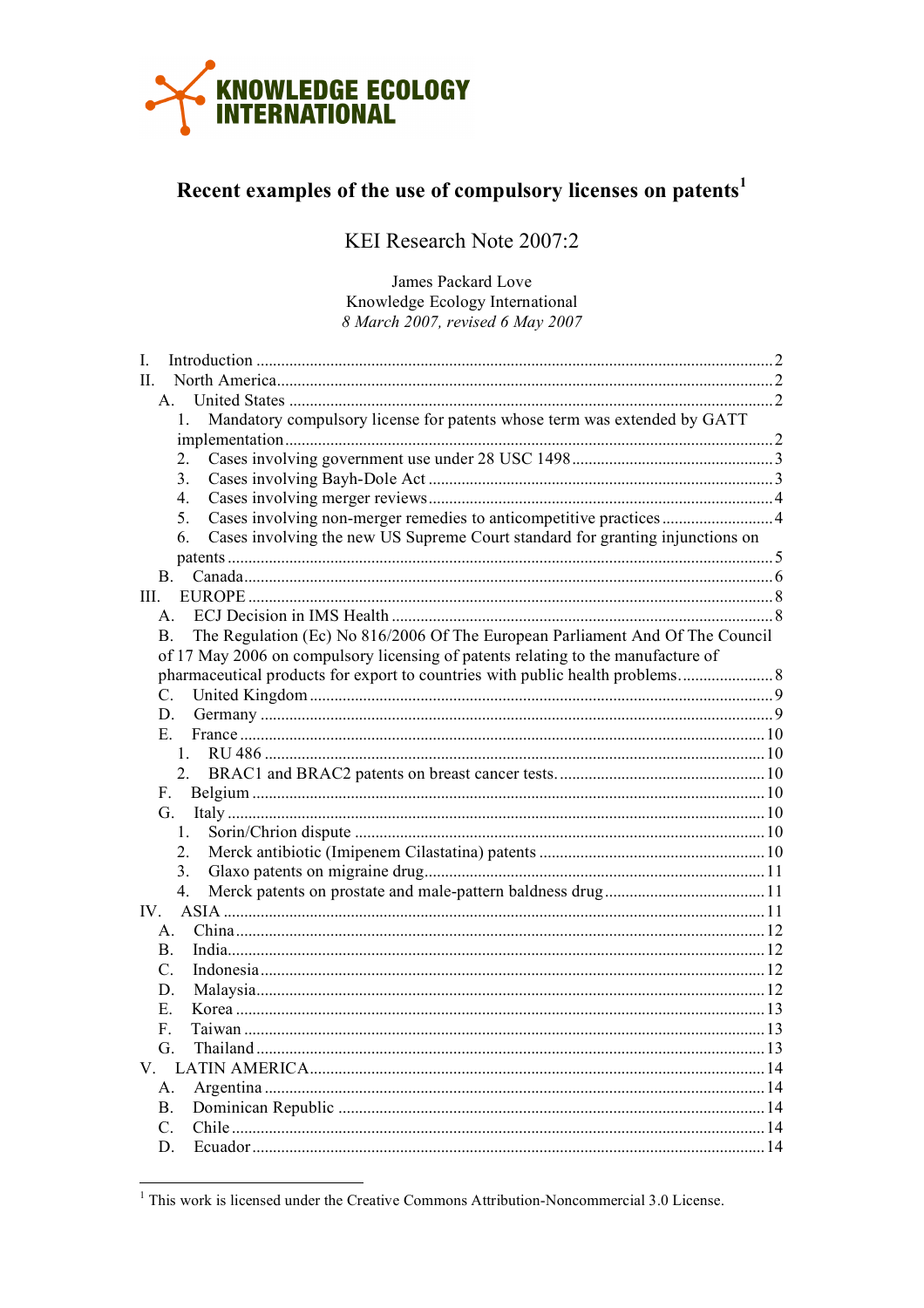

| E.           |  |
|--------------|--|
| VI.          |  |
|              |  |
|              |  |
|              |  |
|              |  |
| E.           |  |
| F            |  |
| G            |  |
|              |  |
| $\mathbf{I}$ |  |
| VII -        |  |
|              |  |

# **I. INTRODUCTION**

The term "compulsory License" is used to describe a number of mechanisms for nonvoluntary authorizations to use patents. The most important global norm for the use of compulsory licenses is Article 31 of the WTO TRIPS Agreement, which addresses uses "of a patent without the authorization of the right holder, including use by the government or third parties authorized by the government." Other TRIPS provisions that are important are Articles 1, 6, 7, 8, 31 bis, 40 and 44, as well as the provisions of the 2001 Doha Declaration on TRIPS and Public Health.

Contrary to many popular news reports and statements by misinformed government officials and industry lobbyists, the WTO rules are quite liberal in terms of the grounds for granting compulsory licenses. There are no limitations on the scope of disease. Indeed, there is no requirement that compulsory licenses be limited to cases involving health care problems at all.

This paper reports on a number of recent examples of the use of compulsory licenses, in both developed and developing economies. The examples cover a wide variety of technologies, legal mechanisms, and grounds for non-voluntary authorizations to use patents.

## **II. NORTH AMERICA**

#### A. UNITED STATES

#### **1. Mandatory compulsory license for patents whose term was extended by GATT implementation**

In 1995, as mandated by the Uruguay Round Agreements Act, patent terms in the United States were changed from 17 years from the date the patent was granted to 20 years from the date the patent application was filed. This extended patent terms for many products, including pharmaceuticals. In 1996, Congress enacted a statutory mandatory compulsory license for products brought to market prior to patent expiration, provided that a generic manufacturer had previously made "substantial investment" toward bringing a product to market in anticipation of the pre-1995 patent expiration.<sup>2</sup> The mandatory compulsory license applied to over 100 brand name pharmaceutical products. However, the benefits of these

 <sup>2</sup> 104TH Congress, Report, Senate, 2d Session, 104-394, Pharmaceutical Industry Special Equity Act Of 1996, Report Together With Minority Views [To accompany S. 1277]. For more information: http://thomas.loc.gov/cgi-

bin/cpquery/?&item=&&sid=cp104pqlQi&&refer=&r\_n=sr394.104&&dbname=cp104&&sid=cp104p qlQi&&sel=TOC\_0&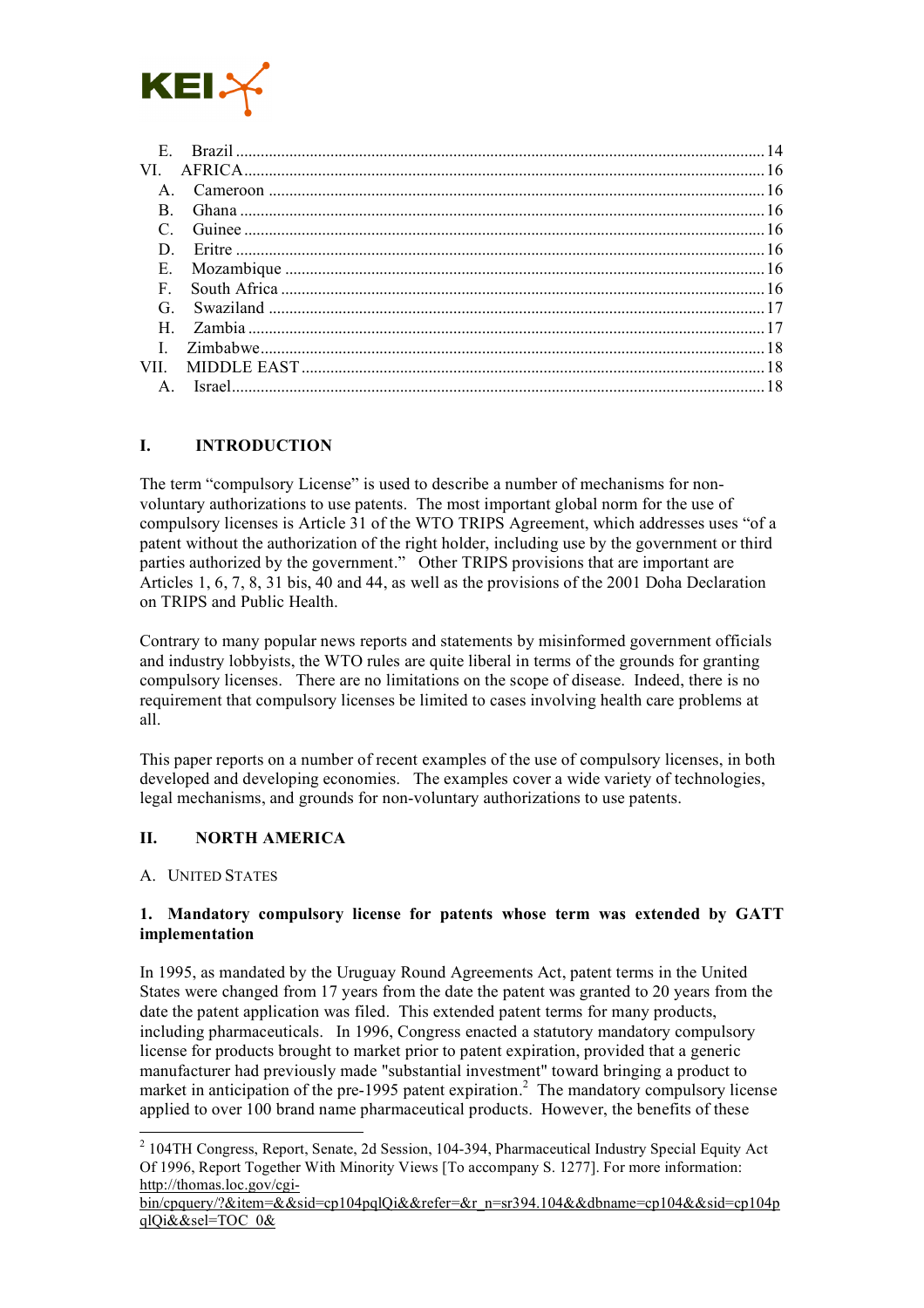

compulsory licenses were undermined because drug registration issues were not addressed in the GATT implementation legislation.

## **2. Cases involving government use under 28 USC 1498**

In 2001, DHHS Secretary Tommy Thompson used the threat to use 28 USC 1498 to authorize imports of generic ciprofloxacin, for stockpiles against a possible anthrax attack.<sup>3</sup>

In 2005, the US Department of Justice cited its right to use patents in 28 USC 1498 when it opposed injunctive relief for infringement of the patents relating to the Blackberry email services supplied to both the government and private firms that used the Blackberry device to communicate with the government. 4

In a November 2005 Congressional Hearing, DHHS Secretary Michael Levitt testified before the House of Representatives that he had effectively required the patent owners for Tamiflu (Roche/Giliead) to invest in US manufacturing facilities for the product, so that the United States government would have access to Tamiflu if confronted with an avian flu pandemic.<sup>5</sup>

In 2007, the US Supreme Court was petitioned to hear an appeal of Zoltek Corp. v. U.S. $<sup>6</sup>$ </sup> Zoltek has a US patent on a process for making material used in F-22 fighter jets, but the U.S. imports the product from an unlicensed foreign manufacturer without paying royalties to Zoltek. The United States argues that it may, in effect, has a royalty-free compulsory license for government use of the product because the patented process is carried out in a foreign country, meaning that the patent holder is not entitled to "reasonable and entire compensation" under 28 USC 1498.

## **3. Cases involving Bayh-Dole Act**

In 1997, a March-In rights petition by Cell-pro was denied, and ultimately their infringing device was pulled from the market despite its clinical advantages and lack of a licensed alternative.

In 2001, DHHS used its authority to exercise March-In rights for patents on stem cell lines resulting from publicly funded research and held by the Wisconsin Alumni Foundation (WARF) as leverage to secure an open license on those patents. 7

In 2004, DHHS and NIH refused to grant March-In rights in a case brought by Essential Inventions involving patents on the AIDS drug ritonavir/Norvir 8 . Abbott Laboratories had increased their U.S. price of the drug by 400% in one day to promote sales of their new combination therapy and undermine sales of competitors' drugs. A similar request by Essential Inventions for march-in rights to patents involving the glaucoma drug latanoprost (Xalatan) was also denied.<sup>9</sup>

<sup>&</sup>lt;sup>3</sup> For more information: http://www.cptech.org/ip/health/cl/cipro/<br><sup>4</sup> The United States' Statement Of Interest, November 2005., NTP, INC., Plaintiffs, V. RESEARCH IN MOTION, LTD., Defendant., Civil Action No. 3:01 CV767.<br><sup>5</sup> See video excerpts from November 8, 2005 Hearings of the Subcommittee on Health of the House

Committee on Energy and Commerce,<br>http://www.cptech.org/ip/health/tamiflu/hearingexcerpts11082005.html

 $\frac{6}{1}$  Petition available at: http://www.scotusblog.com/movabletype/archives/Zoltek.pdf<br>  $\frac{7}{1}$  September 5, 2001, "National Institutes of Health and WiCell Research Institute, Inc., Sign Stem Cell Research Agreement," http://www.nih.gov/news/pr/sep2001/od-05.htm. Memorandum of Understanding between WiCell Research Institute, Inc. and Public Health Service:

http://stemcells.nih.gov/staticresources/research/registry/MTAs/Wicell\_MOU.pdf  $\frac{8}{10}$  For more information: http://www.essentialinventions.org/drug/ritonavir.html  $\frac{9}{10}$  For more information: http://www.essentiali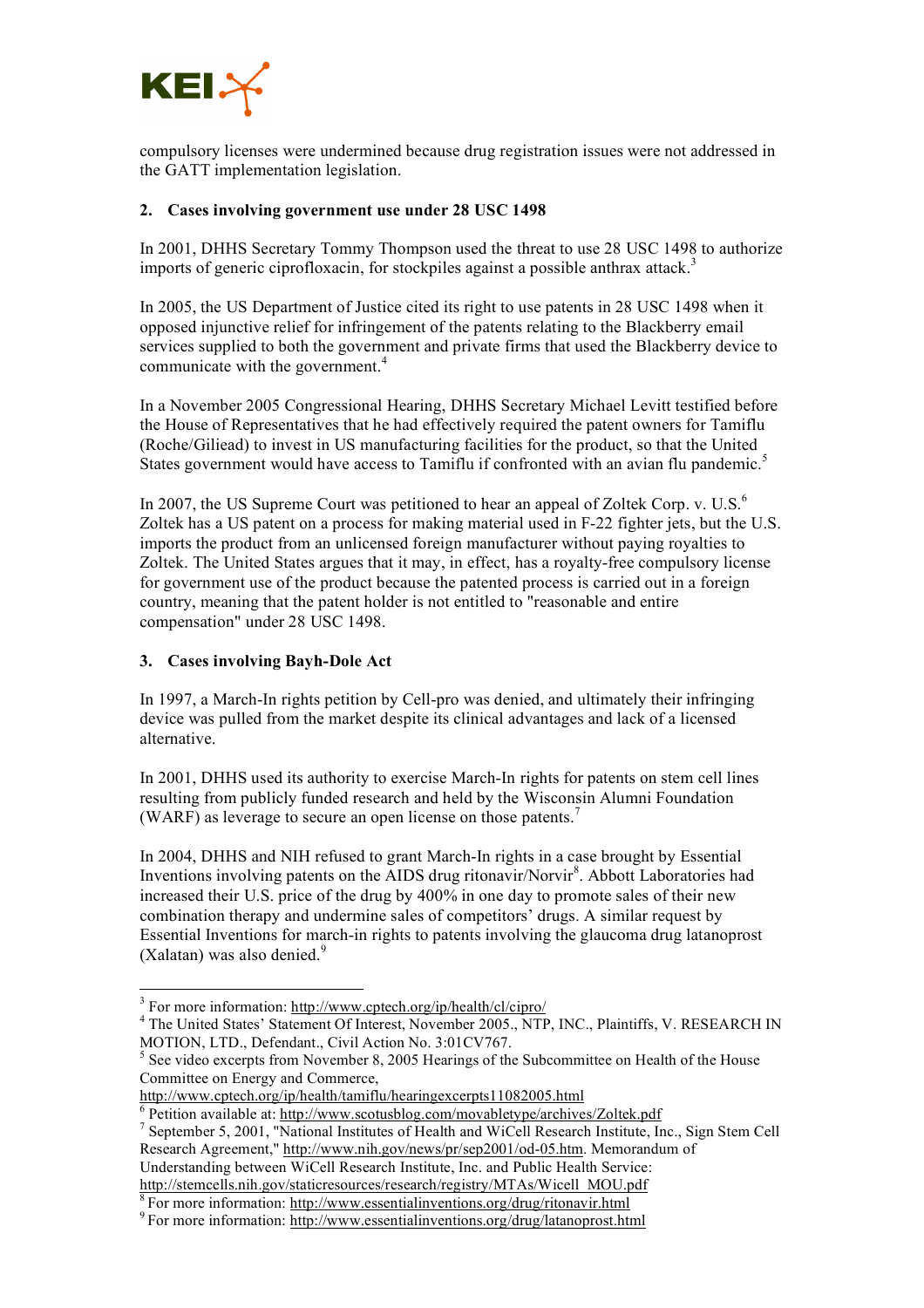

In 2006, the Centers for Disease Control threatened to use March-In rights to issue compulsory licenses on patents on reverse genetics, which are needed to manufacture vaccines for avian flu.

In 2007, Essential Inventions requested Robert Portman, Director of the Office of Management and Budget, to take steps to develop and accept alternative competitive sources of supply for federal procurement of two HIV-AIDS medicines: stavudine/d4T and ritonavir<sup>10</sup>. Due to public funding for the development of both drugs, the US government has a royalty free, nonexclusive, worldwide statutory license to the patents for each product.<sup>11</sup> On March 1, 2007, Essential Inventions met with OMB officials, and extended the proposal to include the AIDS drug emtricitabine (Emtriva).

## **4. Cases involving merger reviews**

In 2002, the US Federal Trade Commission (FTC) ordered<sup>12</sup> a compulsory cross-license of the Immunex tumor necrosis factor ("TNF") patent, to Serono, including the "freedom to practice in the research, development, manufacture, use, import, export, distribution and sale of TNFbp-I Products and certain glycosylated and nonglycosylated fragments, derivatives and analogs thereof in the United States." Note the permission to export, which is anticipated by Article 31.k of the TRIPS. In this case, the compulsory cross-license allows a Swiss firm to compete with the US patent owner.

In 2005, the FTC ordered a compulsory license of Guidant's intellectual property surrounding the RX delivery system for Drug-Eluting Stents (DES) as a condition of Guidant's acquisition by either Johnson & Johnson or Boston Scientific.<sup>13</sup> Boston Scientific, which eventually won the bidding to acquire Guidant, was required to license DES patents to a potential entrant, Abbott.

## **5. Cases involving non-merger remedies to anticompetitive practices**

In 2002, the US Department of Justice required Microsoft to license on reasonable and nondiscriminatory terms intellectual property rights in a number of different protocols needed to create products that were interoperable with Microsoft Windows.<sup>14</sup>

In February 2007, in a case involving a failure to disclose patents on the standard, an FTC antitrust remedial order compelled memory chipmaker Rambus to license its patented technology on certain specified terms and limited the maximum royalty rates that Rambus can collect for use of its patents to 0.25 percent for SDRAM products; 0.5 percent for DDR SDRAM products, as well as SDRAM memory controllers or other non-memory chip components; and 1 percent for DDR SDRAM memory controllers, or other non-memory chip components. After three years, the royalty rate will be zero percent<sup>15</sup>.

<sup>&</sup>lt;sup>10</sup> For more information: http://www.essentialinventions.org/eii2omb-5jan07.pdf<br><sup>11</sup> See U.S. Code tit. 35. §§ 202(c)(4) and 209(d)(I).<br><sup>12</sup> For more information: http://www.ftc.gov/opa/2002/07/amgen.htm<br><sup>13</sup> For more in

<sup>(</sup>CKK), Final Judgment, (November 12, 2002), available at:

http://www.usdoj.gov/atr/cases/f200400/200457.htm. For a detailed account of work to implement the order, see: Interim Joint Status Report On Microsoft's Compliance With The Final Judgments, available at: http://www.usdoj.gov/atr/cases/f201300/201386.htm.

<sup>&</sup>lt;sup>15</sup> For more information: http://www.ftc.gov/os/adjpro/d9302/070205opinion.pdf and http://www.ftc.gov/os/adjpro/d9302/070205finalorder.pdf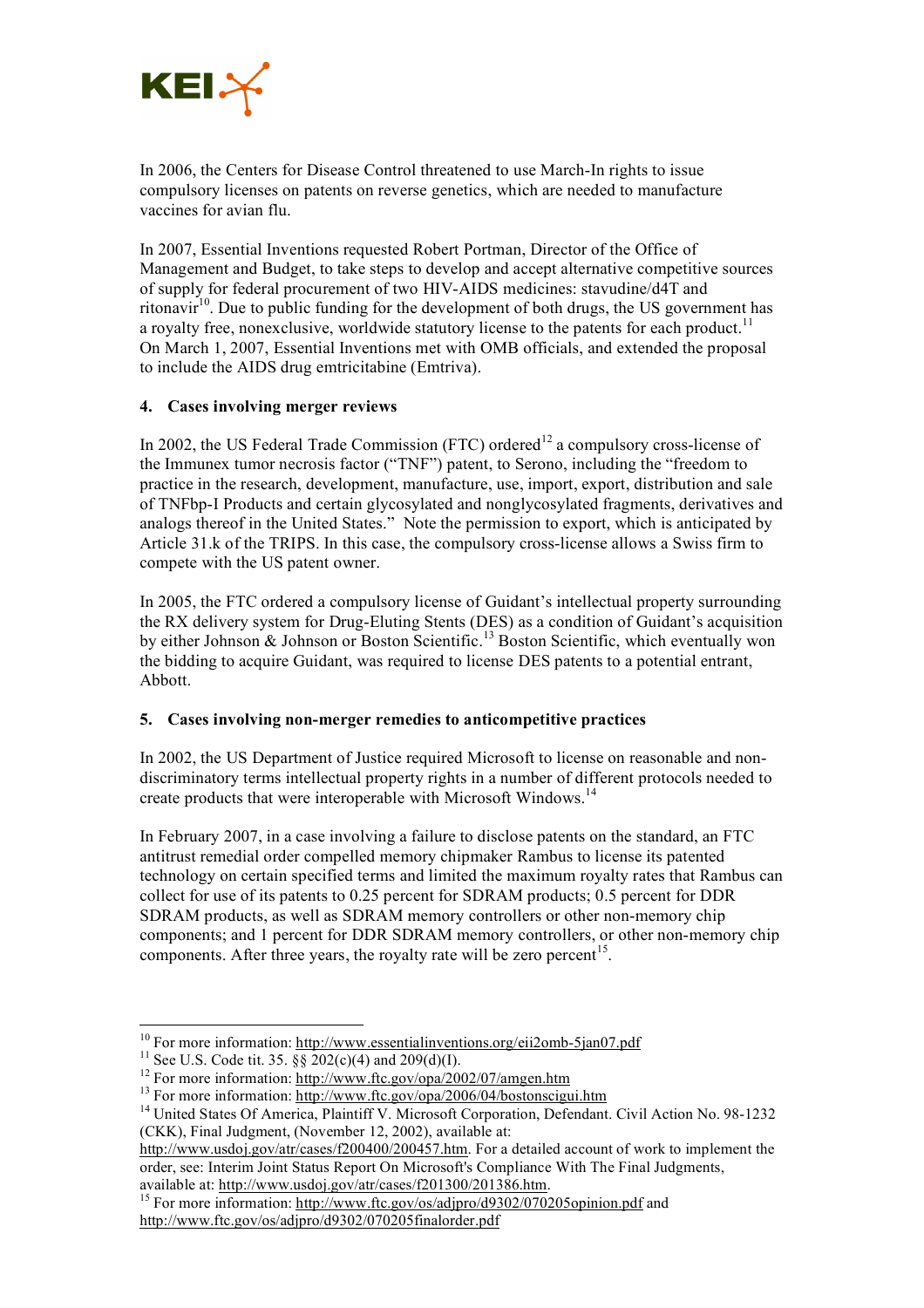

## **6. Cases involving the new US Supreme Court standard for granting injunctions on patents<sup>16</sup>**

In May 2006, the U.S. Supreme Court issued an opinion in eBay v MercExchange, which set the standards under which a court should evaluate requests for injunctions to enforce a patent owners' exclusive right to authorize the use of a patented invention. To get an injunction, a patent owner must show the court:

1). That it has suffered an irreparable injury;

2). That other possible legal remedies, including the payment of royalties, are inadequate to compensate for that injury;

3). That considering the balance of hardships between the plaintiff and defendant, a remedy in equity is warranted; and

4) That the public interest would not be disserved by a permanent injunction.

Under this standard, a court can choose to issue a compulsory license to use the patent, rather than enforce the exclusive right, a path that has been taken several times since May 2006.

The Wall Street Journal praised the US Supreme Court for "restoring some sanity to America's runaway patent law" by giving "judges much-needed flexibility in granting or denying permanent injunctions."<sup>17</sup> The evolving doctrine under eBay v. MercExchange places the U.S. closer to legal traditions in Europe and Japan, where governments and courts have the authority to issue compulsory licenses in a wide range of cases, including those involving uses of dependent patents, refusals to license (such as the three recent Italian cases on pharmaceutical patents), and to more generally protect the public interest.

The TRIPS addresses the issue of injunctions in the two paragraphs of Article 44. Article 44.1 says "judicial authorities shall have the authority to order a party to desist from an infringement," which a court may do under the eBay decision. When compulsory licenses are issued to address "use by governments, or by third parties authorized by a government," WTO members need not provide for injunctive relief. However, when non-voluntary authorizations are made by a court, rather than a government, injunctive relief shall be available, unless "these remedies are inconsistent with a Member's law." In such cases, "declaratory judgments and adequate compensation shall be available."

The eBay decision illustrates an additional way that WTO members can make non-voluntary authorizations to use patents. So long as a court provides for "adequate compensation" it can effectively issue compulsory licenses, when dealing with remedies to infringement. The following are some recent cases by U.S. Courts.

In June 2006, a court granted Microsoft a compulsory license to use two patents owned by z4 Technologies that relate to Digital Rights Management systems used by Microsoft for its Windows and MS Office software programs.

In July 2006, a court granted DirectTV a compulsory license to use the Finisar patent on integrated receiver decoders (satellite set top boxes), for a royalty of \$1.60 per device<sup>18</sup>.

 <sup>16</sup> eBay Inc. v. MercExchange, L.L.C., <sup>126</sup> S. Ct. 1837, 1839-1841 (U.S. 2006), available at: http://www.supremecourtus.gov/opinions/05pdf/05-130.pdf

<sup>&</sup>lt;sup>17</sup> "Patently Obvious," *Wall Street Journal*, May 3, 2007; Page A16, http://online.wsi.com/article/SB117815853947390467.html.

<sup>&</sup>lt;sup>18</sup> Finisar Corp. v. DirecTV Group, Inc, available at: http://www.fr.com/news/Finisar-Judgement.pdf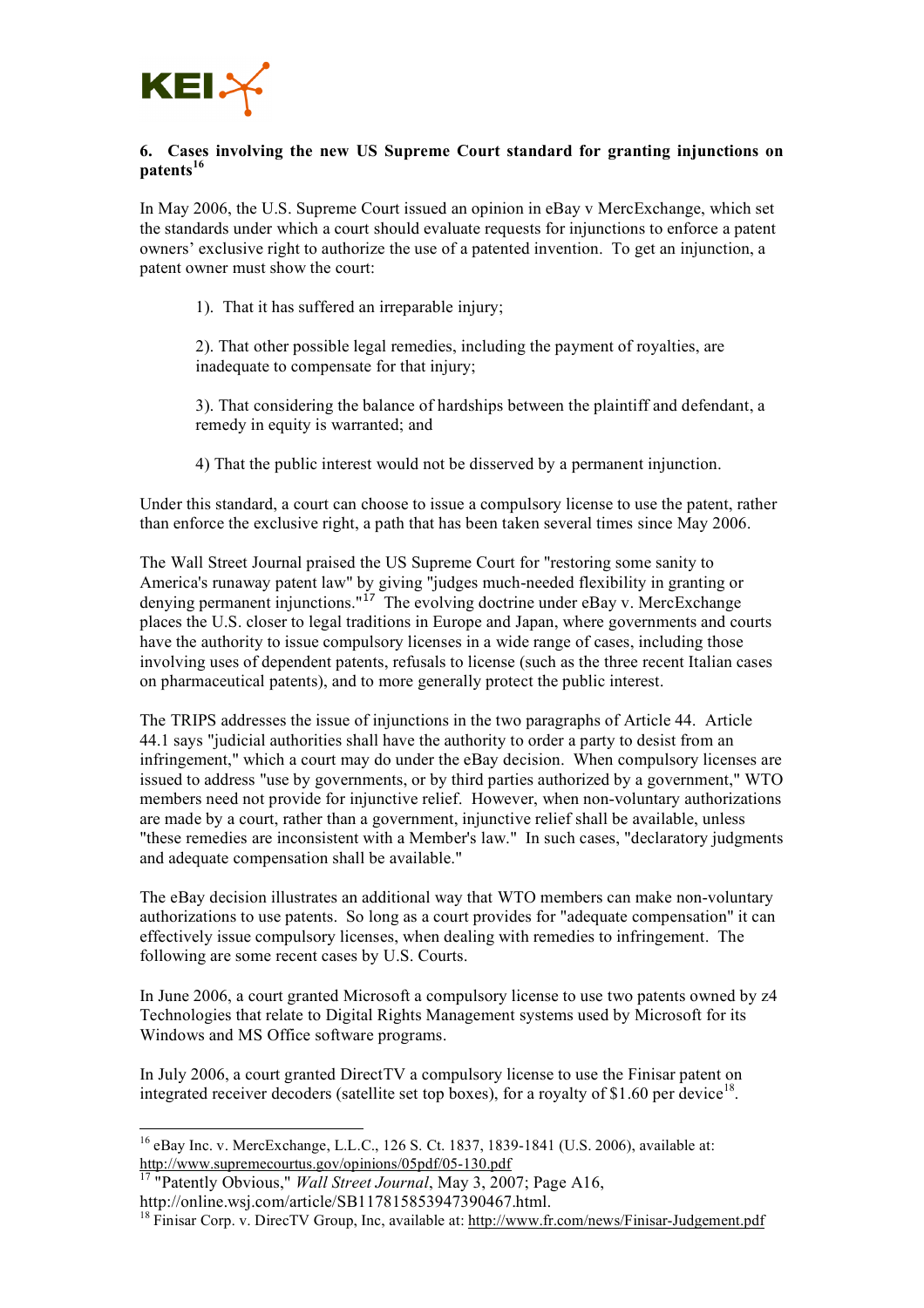

In August 2006, a court granted Toyota a compulsory license on three Paice patents for hybrid transmissions, for a royalty of \$25 per automobile.<sup>19</sup>

In September 2006, a court granted Johnson and Johnson a compulsory license to use three of Dr. Jan Voda's patents on guiding-catheters medical devices for performing angioplasty.<sup>20</sup>

On January 4, 2007, Judge Avern Cohn rejected an injunction to enforce the exclusive right to use patent 5,026,109, which was held by Sundance, Inc. and Merlot Tarpaulin and Sidekit Manufacturing Company. The patent was infringed by DeMonte Fabricating and Quick Draw Tarpaulin Systems. In deciding the case, the Court noted the injunction affect the ability of DeMonte to compete, and "would harm third parties (DeMonte's employees and customers)."<sup>21</sup>

On January 12, 2007, Abbott Laboratories lost a bid in a federal district court for a compulsory license on a patent held by Innogenetics, Inc. that a judge and jury said Abbott infringed to manufacture and sell Hepatitis C virus (HCV) genotyping test kits. Abbott's request for the compulsory license was denied by the Court of Federal Appeals on March 8, 2007.<sup>22</sup> According to the January 12, 2007 Court Decision by Judge Barbara Crabb.<sup>23</sup>

Defendant [Abbott] made an effort to show through cross examination of plaintiff's witnesses that it would be risky to public health to enjoin defendant from the market both because reliance on one major manufacturer was risky in and of itself and because plaintiff's manufacturing facility had quality control problems with another product over a period of years.

In rejecting the Abbott request for the compulsory license, the Court said "Hepatitis C is a chronic disease that does not require instant genotyping," and "other diagnostic techniques exist and would suffice, even if they are not as effective as the patented technique."

According to Harold Wegner, "Innogenetics represents the first medical case where injunctive relief has been granted where the court has expressly acknowledged that the patient-public will be deprived of the best medical technique on the market."<sup>24</sup>

#### B. CANADA

In a September 2001 Speech on the Myriad Gene Patent, the Ontario Health Minister called for compulsory licensing of patents on genes relevant to tests for breast cancer. In January 2002, the Ontario Advisory Committee on New Predictive Genetic Technologies published "the Ontario Report to Premiers: Genetics, Testing & Gene Patenting: Charting New Territory in Healthcare." This report noted that the Doha Declaration calls upon nations to take measures "to protect public health and, in particular, to promote access to medicines for all," and concluded:

*In order to prevent the statement from providing a hollow right, the concept of promoting access to medicines for all must include providing access to the diagnostic* 

<sup>&</sup>lt;sup>19</sup> Paice LLC v. Toyota Motor Corp., 2006 WL 2385139(E.D.Tex. Aug 16, 2006) (NO. 2:04CV211DF).

<sup>&</sup>lt;sup>20</sup> Voda v. Cordis Corp., No. CIV-03-1512, 2006 WL 2570614 (W.D. Okla. Sept. 5, 2006)<br><sup>21</sup> Sundance, Inc. v. DeMonte Fabricating Ltd., 2007 WL 37742. (E.D. Mich. Jan. 4, 2007).<br><sup>22</sup> Innogenetics, N.V v. Abbott Laboratorie

<sup>(</sup>W.D.Wis. 2007)(Crabb, J.). <sup>23</sup> Innogenetics, N.V v. Abbott Laboratories, <sup>12</sup> January 2007. W.D.Wis. 2007. <sup>24</sup> Harold Wegner, Innogenetics v. Abbott, April 24, 2007, IPFrontline.com

http://www.ipfrontline.com/depts/article.asp?id=14866&deptid=7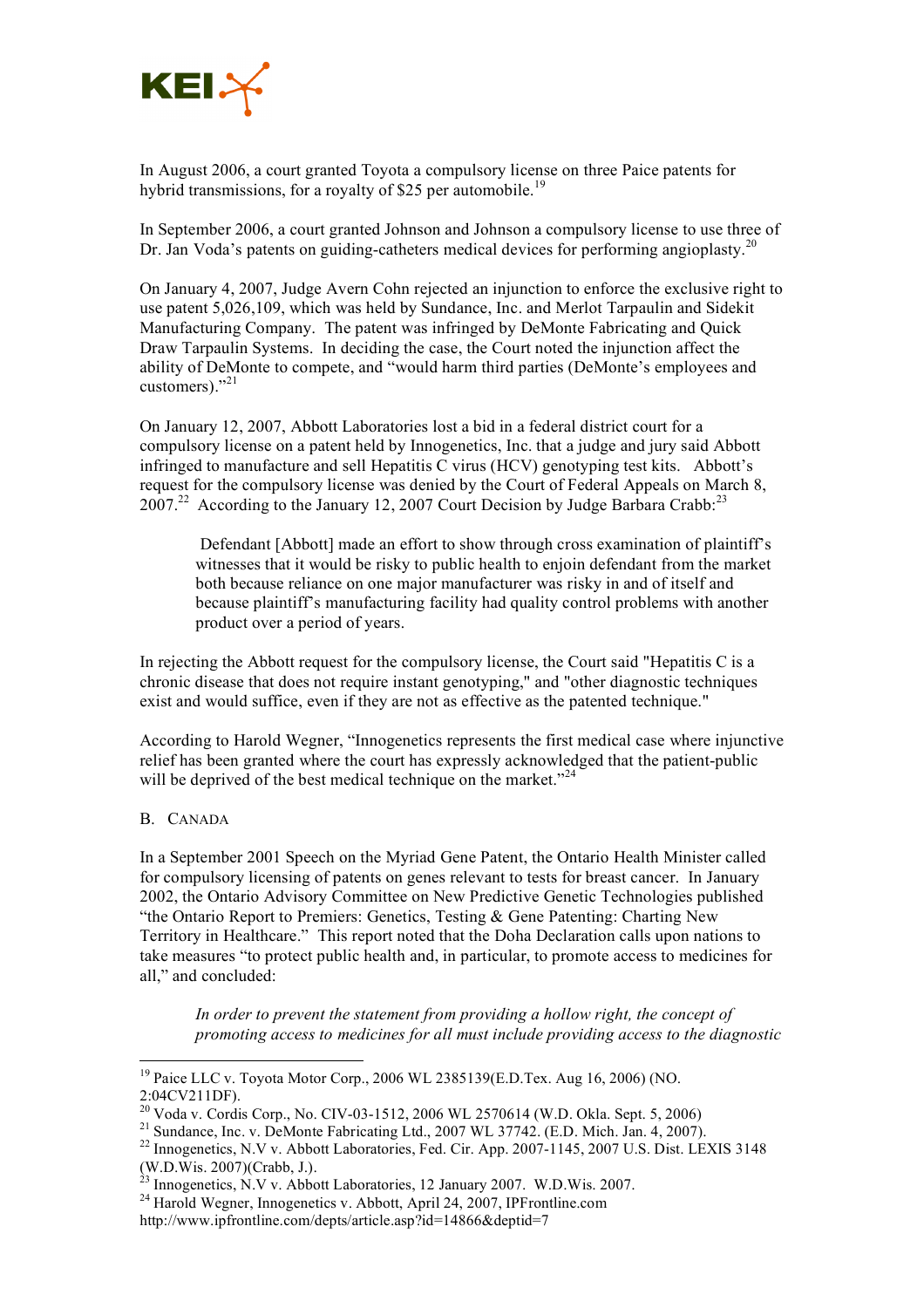

*procedures necessary to determine when and which medicines to provide. The federal government should, therefore, amend the Patent Act to specifically allow the potential for compulsory licensing of patents relating to the provision of genetic diagnostic and screening tests should this power be necessary.*

On October 18, 2001, Health Canada overrode the Bayer patents on ciprofloxacin, and authorized generic manufacture for purposes of building a stockpile as protection against an attack of certain strains of anthrax. In announcing the action, Paige Raymond Kovach, a spokeswoman for Health Canada, said: "These are extraordinary and unusual times . . . Canadians expect and demand that their government will take all steps necessary to protect their health and safety.''

On May 14, 2004, Canada passed BILL C-9: An Act to amend the Patent Act and the Food and Drugs Act. The law came into force on May 14, 2005 creating Canada's Access to Medicines Regime (CAMR). The purpose of the legislation is to allow Canadian manufacturers to export medicines to countries lacking manufacturing capacity. Proposed royalties paid to the patent holder vary according to the importing country's Human Development Index. The benefits of the Act are limited to products listed on "Schedule 1," the list of patented pharmaceutical products that are eligible to be exported under the compulsory license. Civil society groups supported the passage of the legislation, yet they also pointed out a number of flaws in the bill.

There have been three requests for compulsory licenses under the CAMR. The first was a December 14, 2004 request from Essential Inventions, for the manufacture and export of Imatinib Mesylate to Chile. The Canadian government was not responsive. The second was a request from Apotex and MSF for the manufacture and export of a fixed dose combination for the treatment of AIDS. The third was a February 13, 2006 request from Biolyse Pharma Corporation, for patents on oseltamivir phosphate and sold by Roche under the brand name Tamiflu.

On August 31, 2005, Schedule 1 of the Patent Act was amended to add lamivudine (150 mg)  $+$  nevaripine (200 mg)  $+$  zidovudine (300 mg) tablets – the fixed dose combination in the Apotext/MSF application.

On July 1, 2006, the Canadian government published a proposed amendment to Schedule 1 of the Patent Act to add oseltamivir phosphate (75 mg capsules and 12 mg/mL powder for oral suspension), which is used in the treatment and prophylaxis of Type A and Type B influenza<sup>25</sup>. In September 2006, the product was included in Schedule 1.

Apotex claims as defense to an infringement claim, that it's sales of generic copies of AstraZeneca's Zestril and Merck's Prinivil tables are permitted under terms of a compulsory license. A trial started in January 2006.<sup>26</sup>

On May 7, 2004, Torpham successfully appealed a rejection of a compulsory license application involving Merck patents for the manufacture and sale of Lisinopril.<sup>27</sup> Torphan had sought a license to the use the patents for purposes of manufacturing and exporting to the United States. The court held that the request for the compulsory license had sufficient merit to be proceed to the next stage. The court held that serving export markets abroad constitutes Canadian demand for the patented product.

<sup>&</sup>lt;sup>25</sup> Official publication: http://canadagazette.gc.ca/partI/2006/20060701/html/regle11-e.html<br><sup>26</sup> AstraZeneca Annual Report and Form 20-F Information 2005<br><sup>27</sup> Torpham v. Commissioner of Patents and Canada (AG), May 7, 2

Exclusive Rights/Section 65 of the Patent Act/Compulsory Licence /Request to Supply Bulk Lisinopril for Production of Tablets in Canada for Export to the U.S.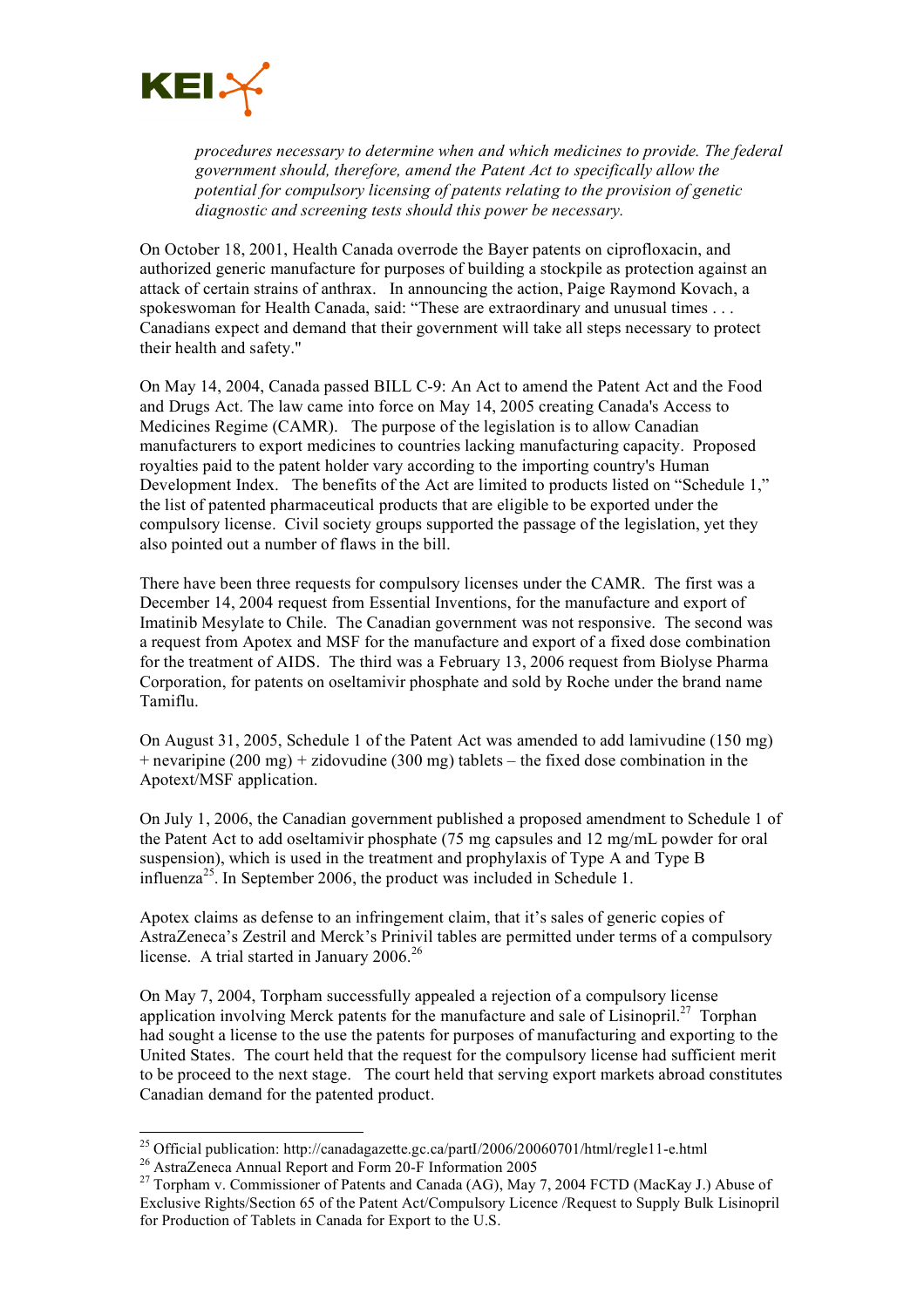

On September 16, 1998, Brantford asked a Canadian federal court for an order compelling Merck to licence patents needed to manufacture SESIC. On April 30, 1999, Brantford filed another application for a compulsory license. The case involved a number of procedural disputes and appeals, such as a February 2, 2005 court decision rejecting Merck's efforts dismiss the compulsory licensing application on certain procedural grounds.<sup>28</sup> A hearing on the compulsory license was held in April 2005 before the Patent Appeal Board. On September 1, 2005, the Patent Appeal Board upheld an earlier rejection of the compulsory license. Brantford appealed to the court. On November 7, 2006, a court in British Columbia upheld the rejection of the compulsory license, holding the Commissioner of patents had not erred in determining that patent abuse had not been established, since it was reasonable for the Commissioner to find on the evidence that there was no genuine market demand for the product, and that it was reasonable to find that not enough time had been afforded Merck to respond to Brantford's request for a licence, and Merck's silence could not be construed as a refusal to license.<sup>29</sup>

# **III. EUROPE**

## A. ECJ DECISION IN IMS HEALTH

On April 29, 2004, the European Court of Justice issued a preliminary ruling on compulsory licensing of intellectual property rights under European competition law, in the IMS Health vs NBC case. The ECJ held that under certain circumstances an obligation to license an intellectual property right exists. The four conditions were:

- 1. The intellectual property right should constitute, upstream, an indispensable factor in the downstream supply of a (secondary) product.
- 2. The potential licensee should intend to produce new goods or services not offered by the owner of the right, and for which there is a potential consumer demand.
- 3. The refusal should not be justified by objective reasons.
- 4. The refusal should be of such a nature that it reserves for the owner of the right the market for the provision of the product, by eliminating all competition on that market.

B. THE REGULATION (EC) NO 816/2006 OF THE EUROPEAN PARLIAMENT AND OF THE COUNCIL OF 17 MAY 2006 ON COMPULSORY LICENSING OF PATENTS RELATING TO THE MANUFACTURE OF PHARMACEUTICAL PRODUCTS FOR EXPORT TO COUNTRIES WITH PUBLIC HEALTH PROBLEMS.

This regulation set out the following requirements and conditions for implmening the WHO's 30 August 2003 decision on the export of medicines to countries that lack sufficient manufacturing capacity.

1. There are no limits on the scope of diseases. It extends to all medicinal products as defined in Article 1(2) of Directive 2001/83/EC on medicinal products for human use (1), active ingredients and diagnostic kits ex vivo.

<sup>&</sup>lt;sup>28</sup> Merck v. Brantford Chemicals and Commissioner of Patents and Canada (Attorney General), February 2, 2005 FCA (Rothstein, Evans, Malone JJ.A.) Compulsory Licence/Patent Act/Res

 $^{29}$  http://decisions.fct-cf.gc.ca/en/2006/2006fc1341/2006fc1341.html. Citation: 2006 FC 1341, Vancouver, British Columbia, November 7, 2006, Brantford Chemicals Inc. (sub. nom. Apotex Pharmachem Inc.)Appellant, and The Commissioner Of Patents, Attorney General Of Canada And Merck & Co., Inc. Respondents. Reasons For Judgment And Judgment.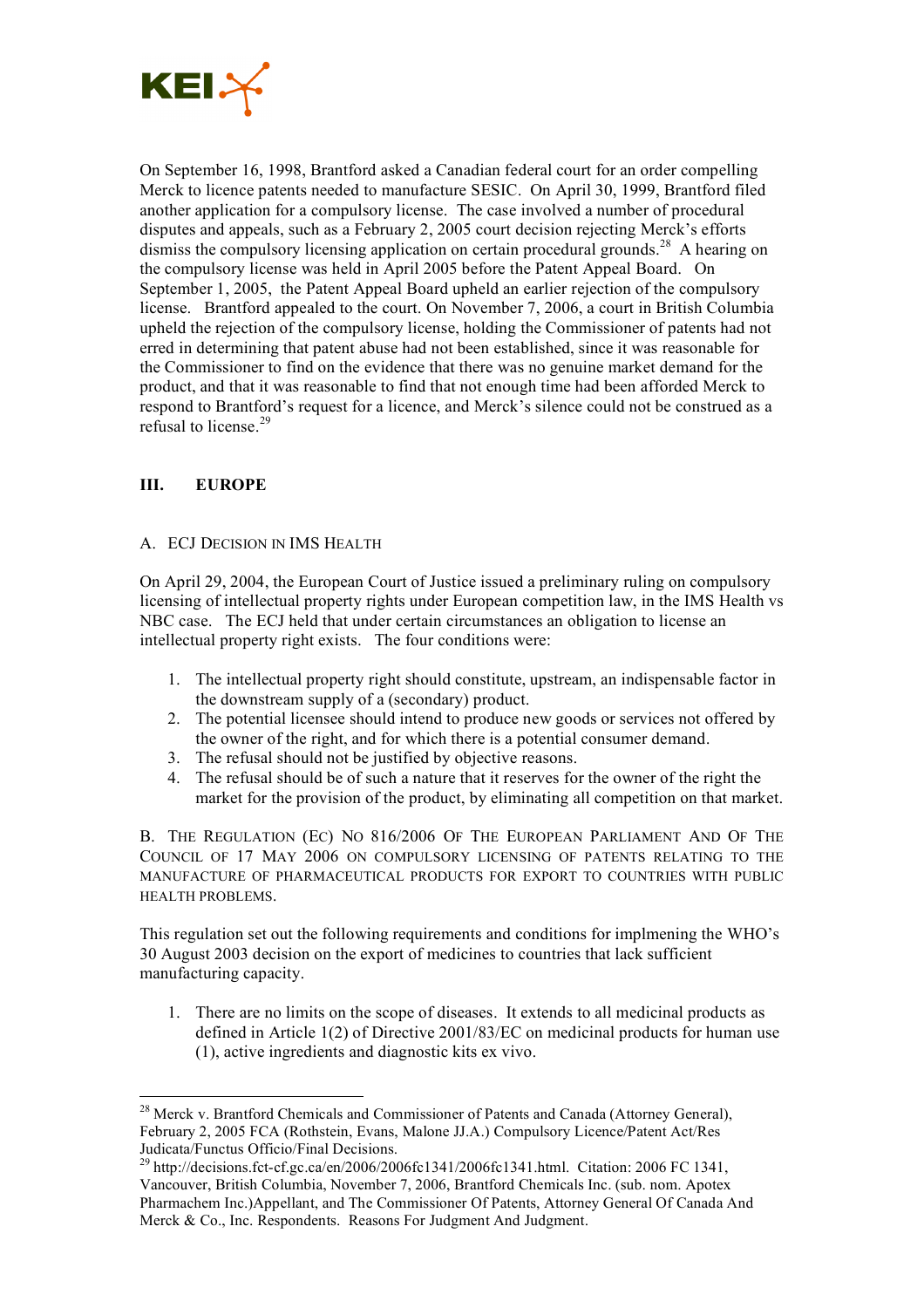

- 2. The compulsory licenses are mandatory: "Member States shall grant a compulsory licence to any person making an application in accordance with Article 6 and subject to the conditions set out in Articles 6 to 10."
- 3. Prior negotiation with right owners is waived "in situations of national emergency or other circumstances of extreme urgency or in cases of public non-commercial." In these cases, "the remuneration shall be a maximum of 4 % of the total price to be paid by the importing country." In other cases, remuneration may consider "humanitarian or noncommercial circumstances relating to the issue of the licence."
- 4. The "safety and efficacy of medicinal products" may be evaluated through evaluation of "the scientific opinion procedure as provided for under Article 58 of Regulation (EC) No 726/2004, or . . . any similar procedures under national law, such as scientific opinions or export certificates intended exclusively for markets outside the Community."
- 5. In Article 18.2, when compulsory licenses to data are issued under this regulation, EU "protection periods" for test data "shall not apply." This waiver of data exclusivity for a case involving a compulsory license is quite important. Note that the remuneration for the patent is the sole remuneration in such cases.

## C. UNITED KINGDOM

Following the passage of Directive 98/44/EC of the European Parliament and of the Council of 6 July 1998 on the Legal Protection Of Biotechnological Inventions, the United Kingdom amended its patent law to provide for mandatory compulsory cross-licenses of certain biotechnology inventions used for agriculture. The license is available to plant breeders who demonstrate a technical advance. The December 6, 2006 UK Gowers Review noted the British Society of Plant Breeders complained the provision is "ineffective in the UK at least", because to prove an advance the product must actually be created, thereby infringing the patent, in calling for an expanded research exception, to permit broader use of the compulsory license.

#### D. GERMANY

In 2000, Roche asked the German government to grant a compulsory license on a patent protecting the Blood Screening HIV Probe owned by Chiron. On May 22, 2001, a licensing agreement was reached between Roche and Chiron. In return for its license, Roche agreed to end its attempts to obtain a compulsory license.<sup>30</sup>

 <sup>30</sup> ARTICLE <sup>5</sup> - OTHER ACTIONS

<sup>5.1</sup> Patent Validity; Enforceability. Immediately upon the Effective Date, or as soon as possible thereafter, ROCHE shall discontinue any opposition, challenge,

compulsory license application or the like with respect to the CHIRON Licensed Patents.

<sup>5.2</sup> Compulsory Licensing. ROCHE covenants and agrees on behalf of itself and its Affiliates to not support any third party in seeking compulsory licensing of the

CHIRON Licensed Patents in any jurisdiction. As used in this Section, "support" shall have the same meanings as in Section 7.2(b).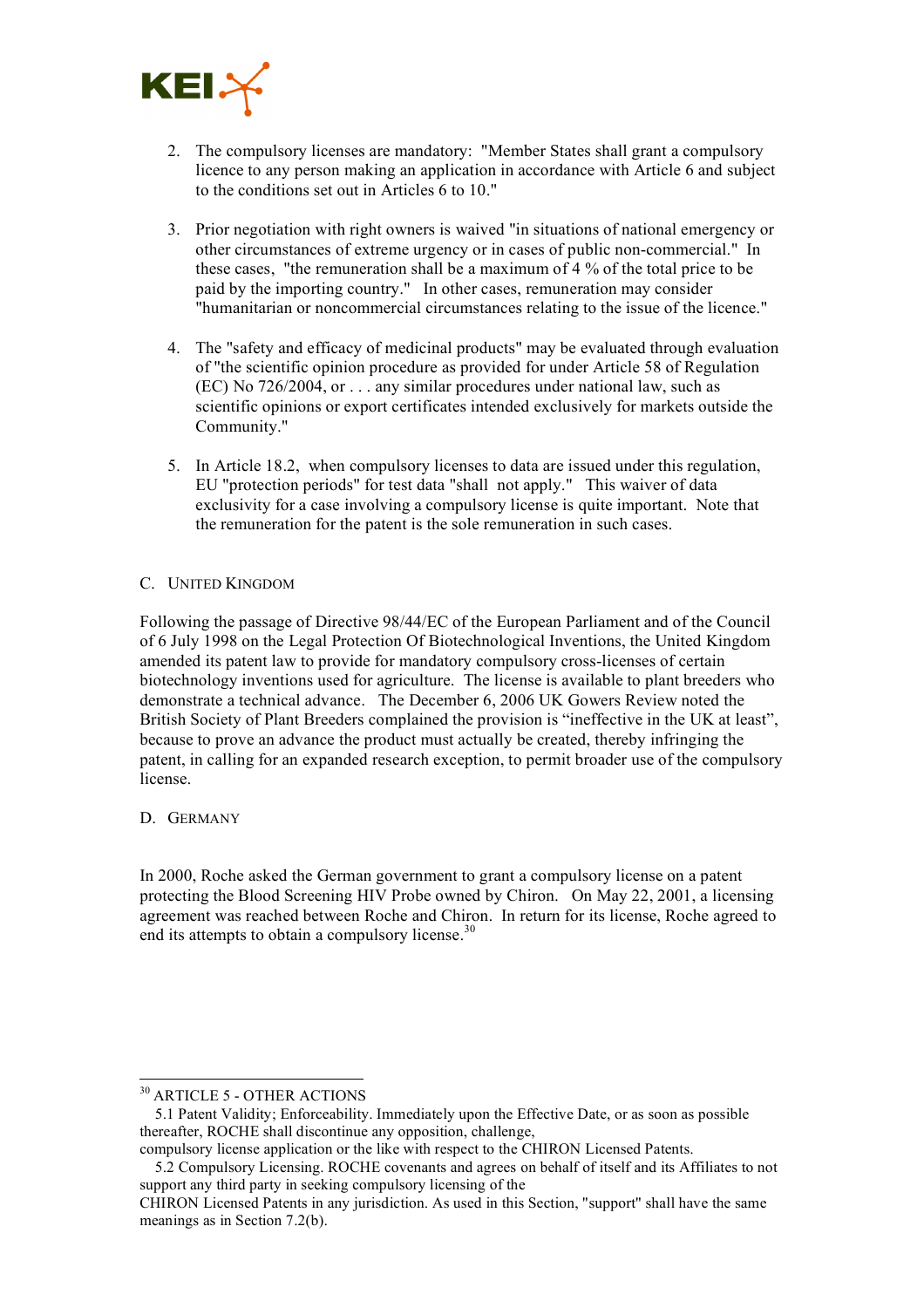

## E. FRANCE

## **1. RU 486**

France considered the use of compulsory licenses in the case of the abortion pill RU 486, which was developed by the French pharmaceutical manufacturer ROUSSEL UCLAF. In response to threats of boycotts by pro-life organizations, the company withdrew the product from the market. In the subsequent efforts by the French government to reverse the decision, a court ruled the government could obtain access to the medicine by using the ex-officio license system. Earlier, however, the product was already back on the market, so the ex officio license was not needed

## **2. BRAC1 and BRAC2 patents on breast cancer tests.**

France was among several European countries who were outraged by the high prices of breast cancer diagnostic tests, because of the Myriad gene patents. In 2004, France amended its patent law to allow the broader use of ex officio licenses, and in particular, to authorize the government to issue ex officio licenses to patents on certain dialogistic technologies. The new act provide that:

Where the interests of public health demand, and in the absence of a voluntary agreement with the patent holder, the minister responsible for industrial property, may, by order of the minister responsible for public health, request ex officio licenses in accordance with Article L. 613-17 for any patent granted for:

a) a medicine, a medical device, a medical device for in vitro diagnosis, a related therapeutic product;

b) processes for obtaining them, [or] for products necessary in obtaining such medicines or for processes for manufacturing such products c) a diagnostic method ex vivo.

#### F. BELGIUM

Belgium modified its patent law in 2005, creating a new compulsory cross-license for biotechnology inventions, and also a new compulsory license for public health purposes.<sup>31</sup>

G. ITALY

## **1. Sorin/Chrion dispute**

On 14 June 1994, Sorin Biomedica S.p.A. filed a lawsuit with the Court of Milan, Italy against Chiron Corporation and Ortho Diagnostic Systems S.p.A. for a declaration of nullity and noninfringement of the Italian counterpart to Chiron's European Patent 0 318 216 (the " '216 patent"). Sorin additionally filed a request with the Italian Ministry of Industry, Commerce and Artisanship ("ICA") for compulsory license to the '216 patent. Chiron filed a counterclaim and sought a finding that the patent is valid and infringed by Sorin. The ICA suspended Sorin's request for compulsory license pending the outcome of the litigation.

## **2. Merck antibiotic (Imipenem Cilastatina) patents**

On 23 February 2005, the Autorità garante della concorrenza e del mercato (the AGCM) opened an investigation into abuses of a dominant position by refusals to license rights to

<sup>&</sup>lt;sup>31</sup> VAN OVERWALLE, G. & VAN ZIMMEREN, E., 'Reshaping Belgian Patent Law: The Revision of the Research Exemption and the Introduction of a Compulsory License for Public Health', IIP Forum (Japanese journal) 2006;64:42-4.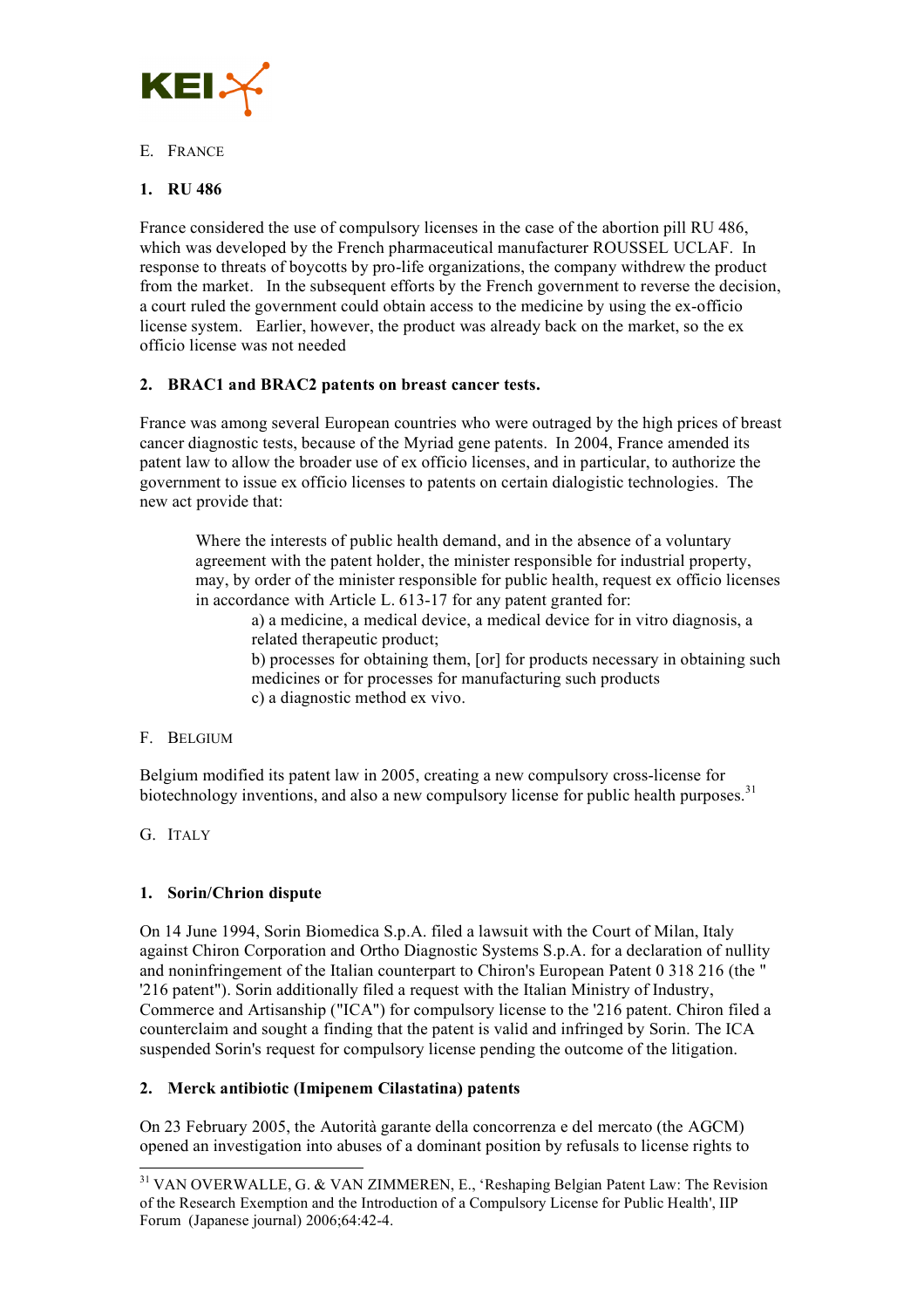

active pharmaceutical products by two large pharmaceutical companies -- GlaxoSmithKline and Merck & Co Inc (Cases A363 and A364).

On 21 June 2005, the AGCM ordered a compulsory license for Merck patents on antibiotics that use the active ingredients Imipenem Cilastatina.

## **3. Glaxo patents on migraine drug**

On 8 February 2006, the AGCM closed the investigation into the Glaxo Group's refusal to grant a licence to Fabbrica Italiana Sintetici SpA (FIS), a chemical company, for the manufacture in Italy of an active ingredient, Sumatriptan Succinate, used in the production of migraine medicines. According to the AGCM press release, "To remedy the earlier refusal to license, Glaxo granted the licences originally requested by FIS, but also set conditions such as to allow the time to be made up which had been lost because of the original refusal. Those conditions include the granting of a number of additional procedural licences, whereby Glaxo has allowed FIS to save the time otherwise required to research and test an efficient manufacturing process for Sumatriptan Succinate. FIS will thus be enabled to offer the active ingredient to manufacturers of generics as early as if Glaxo had never refused the original request for a licence."<sup>32</sup> The AGCM sought to prevent delays in bringing generic pharmaceuticals to market, thus paving the way for substantial price reductions. FIS initially used the compulsory license entirely for the export market, supplying generic firms that were selling products in markets outside of Italy (such as Spain), where the patents had expired. It did so outside of the framework of the WTO 30 August 2003 decision on exports on medicines manufactured under a compulsory license, which Spain and other EU members had "opted out" as an importer. This was possible in part because the TRIPS waives all restrictions on exports in cases where the licenses were issued to remedy to anticompetitive practices.

#### **4. Merck patents on prostate and male-pattern baldness drug**

On 21 March 2007, the AGCM required Merck to "grant free licences to allow the manufacture and sale in Italy of the active ingredient Finasteride and related generic drugs two years before the 2009 expiration of the Complementary Protection Certificate."<sup>33</sup> Finasteride is the active ingredient of a drug marketed initially under the brand name Proscar and Propecia. It is used to treat hypertrophy of the prostate, cancer of the prostrate, and malepattern baldness. The Merck royalty free compulsory licenses were remedies to Merck's earlier refusal to license the patents to Italian manufactures of active pharmaceutical ingredients. Again, the licenses anticipate exports to "other European countries."

**IV. ASIA**

<sup>&</sup>lt;sup>32</sup> AGCM. 21 February 2006. PRESS RELEASE: Pharmaceuticals: Antitrust says Glaxo has made amends and abuse of dominant position discontinued Granting of licence opens way for manufacture of generic migraine drugs. PROCEEDING reference n. A363, case GLAXO-PRINCIPI ATTIVI.

 $33\overline{26}$  March 2007. Press Release, A364 - Merck - Active Ingredients (Conclusion Of Investigation): Antitrust Authority Rules Merck Must Grant Free Licences For The Active Ingredient Finasteride. The Authority accepts and renders obligatory a commitment presented by the companies Merck & Co. Inc. and Merck Sharp & Dohme (Italia) in order to conclude the investigation launched in February 2005 into possible abuse of a dominant position. Expected price reductions for the drug to benefit consumers and the National Health System. http://www.agcm.it/agcm\_eng/COSTAMPA/E\_PRESS.NSF/ 92e82eb9012a8bc6c125652a00287fbd/28653b373e56772ac12572ab003a4d68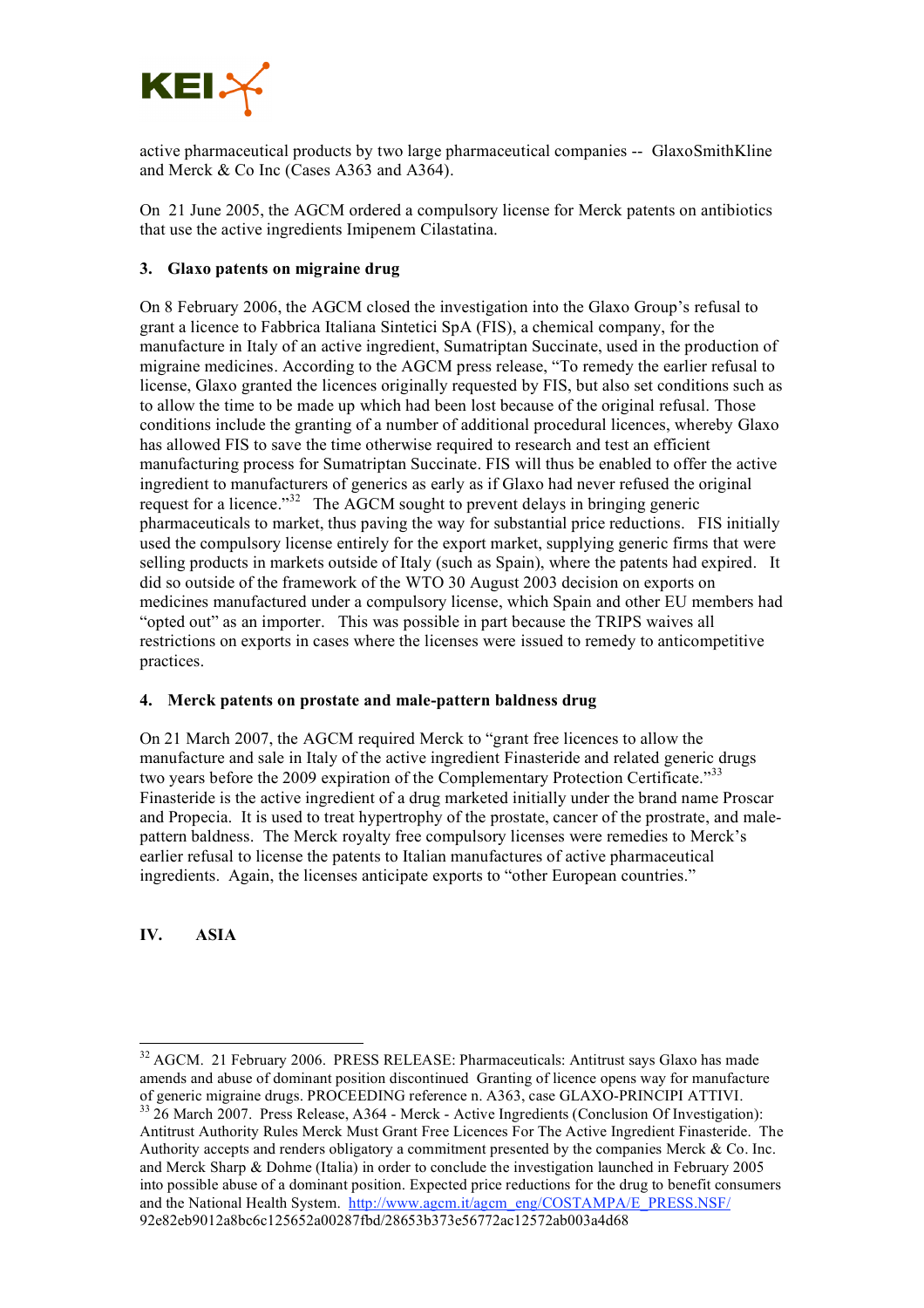

## A. CHINA

In 2005, China used the threat to a compulsory license to obtain voluntary licenses to manufacture generic Tamiflu.

## B. INDIA

In February 2005, India amended its patent law, to provide for patent protection for pharmaceutical inventions. The legislation created a mandatory compulsory license for products that were already manufactured and marketed in India. The new provision was added under Section 11 A of the Indian Patent Act read as follows.

"(7) On and from the date of publication of the application for patent and until the date of grant of a patent in respect of such application, the applicant shall have the like privileges and rights as if a patent for the invention had been granted on the date of publication of the application:

Provided that the applicant shall not be entitled to institute any proceedings for infringement until the patent has been granted:

Provided further that the rights of a patentee in respect of applications made under sub-section (2) of section 5 before the 1st day of January, 2005 shall accrue from the date of grant of the patent:

Provided also that after a patent is granted in respect of applications made under subsection (2) of section 5, the patent-holder shall only be entitled to receive reasonable royalty from such enterprises which have made significant investment and were producing and marketing the concerned product prior to the 1st day of January, 2005 and which continue to manufacture the product covered by the patent on the date of grant of the patent and no infringement proceedings shall be instituted against such  $enterprises<sup>34</sup>$ ." [Emphasis added]

#### C. INDONESIA

On October 5, 2004, Indonesia issued a government use compulsory license to manufacture generic versions of two HIV-AIDS drugs, lamivudine and nevirapine, until the end of the patent term in 2011 and 2012 respectively. The license includes a royalty rate of 0.5% of the net selling value<sup>35</sup>. Production of the ARVs has started by PT Kimia Farma.

In March 2007, Indonesia reportedly issued a compulsory license for patents on the AIDS drug efavirenz.

#### D. MALAYSIA

On September 29, 2004, the Malaysian Minister of Domestic Trade and Consumer Affairs issued a two-year government use compulsory license to import from India didanosine (ddI), zidovudine (AZT) and lamivudine+zidovidine (Combivir)<sup>36</sup>. The Ministry of Health proposed a royalty rate of 4% of the value of the generic product.

 <sup>34</sup> The Indian Patents (Amendments) Act 2005, available at:

http://www.ipindia.nic.in/ipr/patent/patent\_2005.pdf<br><sup>35</sup> Translated text of the actual license is available at: http://lists.essential.org/pipermail/ip-health/2004-December/007233.html<br><sup>36</sup> Translated text of the actual license is available at: http://www.cptech.org/ip/health/c/malaysia/arv-

license.html. For more information: Chee Yoke Ling, Malaysia's Experience in Increasing Access to Antiretroviral Drugs: Exercising the "Government Use" Option (Third World Network, IPR Series No 9, 2006), available at: http://www.twnside.org.sg/title2/IPR/IPRS09.pdf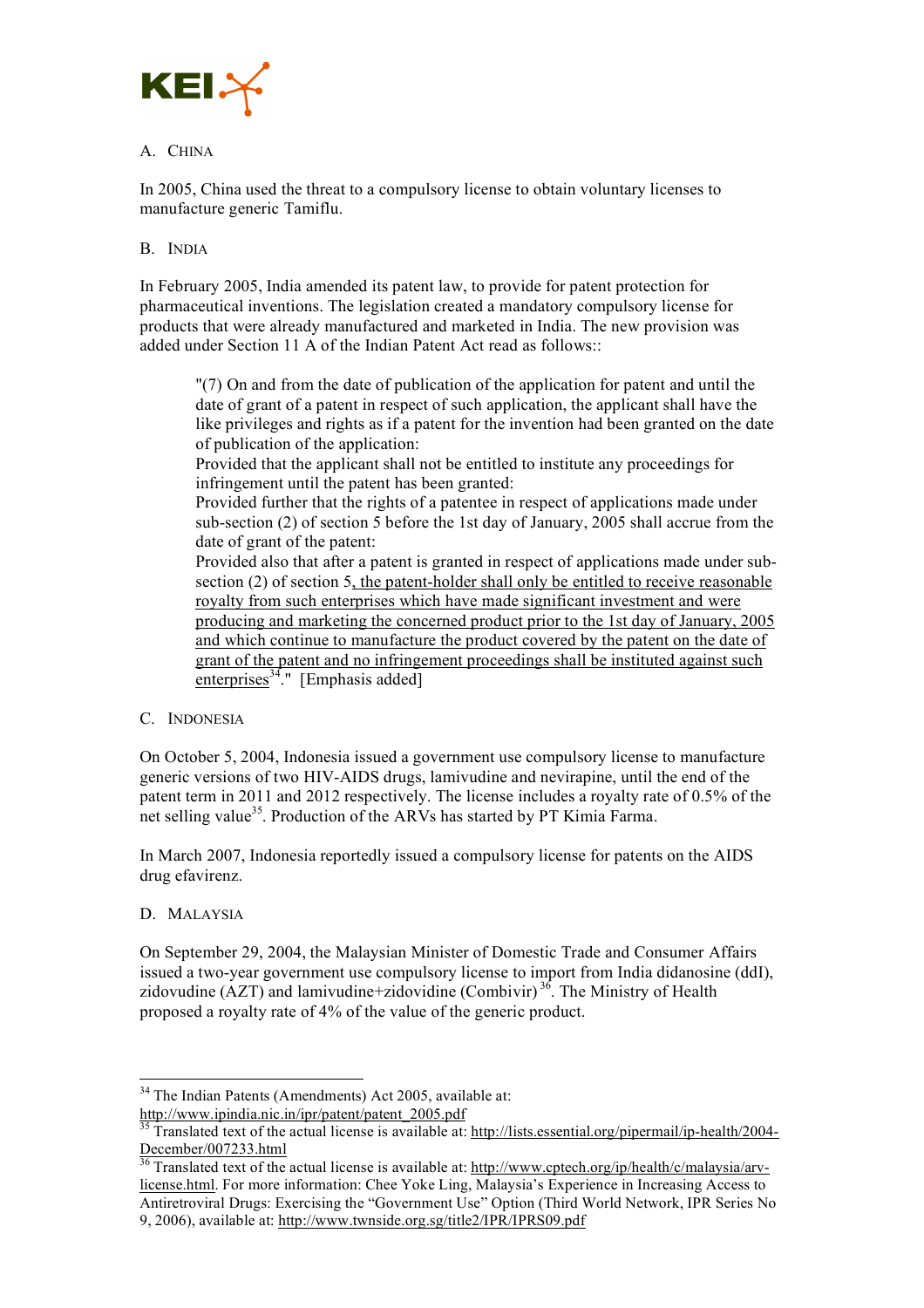

## E. KOREA

On January 30, 2002, the People's Health Coalition for Equitable Society, the Association of Physicians for Humanism, and the Korean Pharmacists for Democratic Society jointly filed for a compulsory license for Glivec, a drug to treat chronic myelogenous leukemia (CML), and gastrointestinal stromal tumor (GIST). The request was rejected $3^7$ .

In October 2005, the Korea Food and Drug Administration (KFDA) announced it was considering a compulsory license for the manufacture of generic versions of Tamiflu.<sup>38</sup>

## F. TAIWAN

On July 26, 2004, the Taiwan Intellectual Property Office (TIPO) issued a compulsory license to Gigastorage for 5 patents related to CD-R of Phillips. The term of the license is through the expiration of the patent terms.

In November 2005, Taiwan issued a compulsory license for patents needed to manufacture and sell generic versions of Tamiflu.<sup>39</sup> According to this report by Deutsche Presse-Agentur dpa:

The Intellectual Property Office (IPO) granted compulsory licensing to Taiwan pharmaceutical companies after talks with Roche and Gilead Science - the U.S. developer of Tamiflu - broke down. 'Roche and Gilead insisted they can supply enough Tamiflu if bird flu erupts in Taiwan. Our argument was: When there is a bird flu pandemic, millions of people will be hospitalized or dead, and some countries might confiscate Tamiflu or ban its export. We cannot gamble our people's lives on their unreliable promise,' Lai Chin-hsiang, secretary-general of the Department of Health (DOH), told Deutsche Presse-Agentur dpa. Under the compulsory license, valid until December 31, 2007, Taiwan drug firms can make Tamiflu for domestic use and should use it only when there is a shortage of supply from Roche.<sup>40</sup>

## G. THAILAND

On November 29, 2006, the Thailand Ministry of Health announced a government use compulsory license to import (from India) and locally produce efavirenz until 2011.<sup>41</sup> The proposed royalty was 0.5 percent of the price of the generic product, a figure that is subject to additional negotiations with the patent owner.

On January 25, 2007 the Thailand government announced two additional government use compulsory licenses on patents for the AIDS drug Kaletra  $(LPV+RTV)^{42}$  and the heart disease drug Plavix (clopidogrel bisulfate), <sup>43</sup> also with a proposed royalty of 0.5 percent.

On January 29, 2007, the Minister of Public Health's Department of Disease Control, issued a decree regarding the exploitation of patents on drugs  $\&$  medical supplies by the government

<sup>&</sup>lt;sup>37</sup> For more information: <u>http://www.cptech.org/ip/health/cl/recent-examples.html#Korea</u><br><sup>38</sup> Kim Cheong-won, "Health Regulator Seeks to Produce Bird Flu Drug," *the Korea Times.*<br><sup>39</sup> Kathrin Hille, "Taiwan employs com

 $\frac{d^2T}{dt^2}$ Translated text of the actual license is available at: http://www.cptech.org/ip/health/c/thailand/thai-<br>cl-kaletra\_en.pdf<br> $\frac{d^3T}{dt^3}$ 

Translated text of the actual license is available at: http://www.cptech.org/ip/health/c/thailand/thaicl-clopidogrel\_en.pdf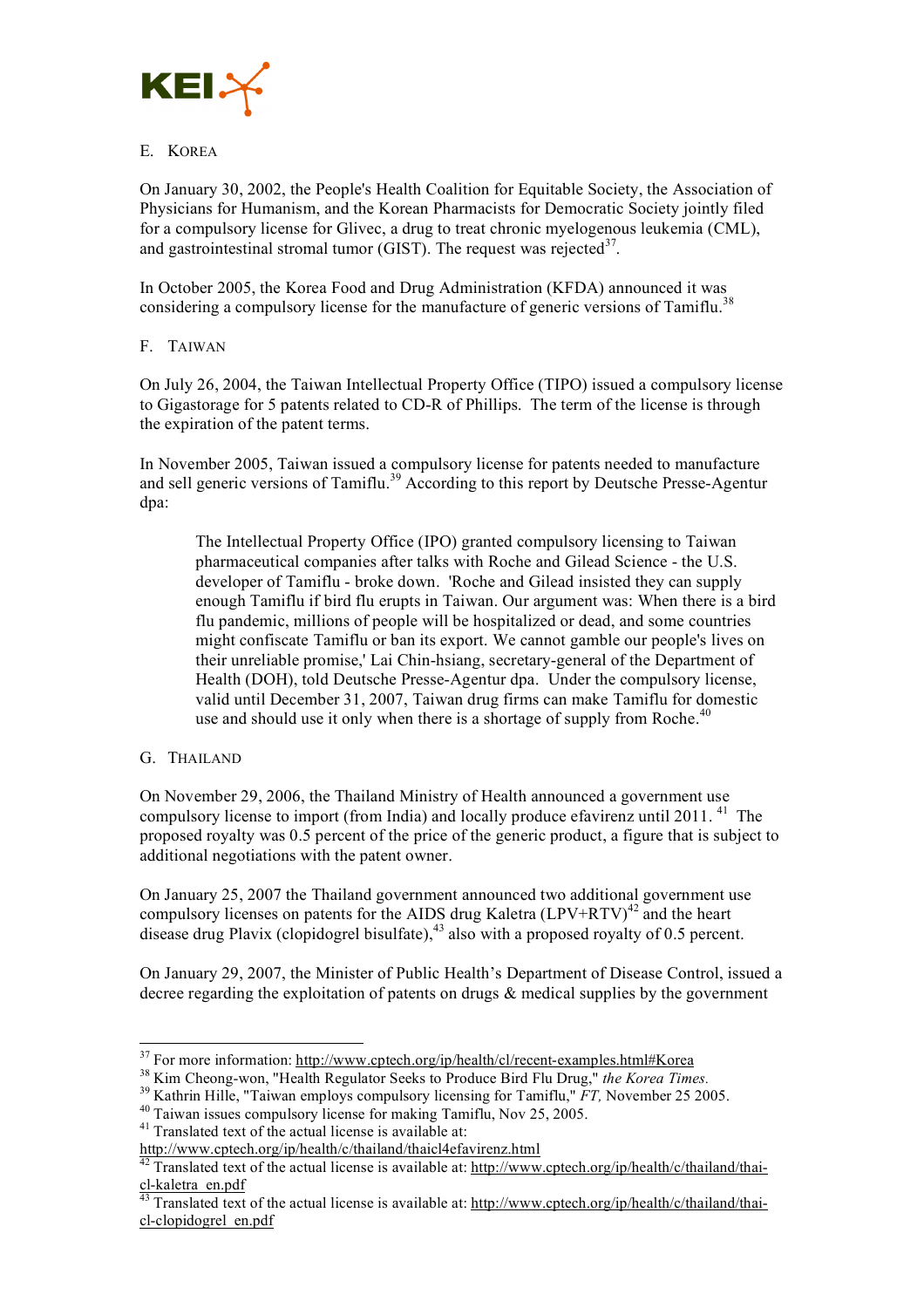

on the combination drug lopinavir  $\&$  ritonavir, which is marketed under the trade name of Kaletra by Abbott.

The Thailand government has repeated said that the patent owners my negotiate for higher royalties, but so far have show no interest in doing so, while waging an intense lobbying and public relations campaign against the Thailand government. Thailand's actions have been widely supported in treatment and public health circles, and attacked by the pharmaceutical industry.

## **V. LATIN AMERICA**

#### A. ARGENTINA

On October 18, 2005, Health Minister Gines Gonzalez Garcia announced the government would issue compulsory licenses on the patents for Tamiflu. However, it was later determined that patents on Tamiflu had not been not granted in Argentina.

#### B. DOMINICAN REPUBLIC

There have been requests for compulsory licenses on the patents for Plavix, a heart disease drug. On May 14, 2002, the French embassy in Dominican Republic wrote to Sr. Hugo Guiliani Cury, Secretary of State of the Dominican Republic, expressing opposition to the compulsory license<sup>44</sup>.

#### C. CHILE

In December 2004, Essential Inventions requested a compulsory license to supply Glivec to Chile<sup>45</sup>.

#### D. ECUADOR

In 2003, Acromax, a local manufacturer, petitioned the patent office to grant a compulsory license for the fix-dose combination of Lamivudine (3TC) and AZT (sold under the tradename Combivir by Glaxo). The request was rejected and Glaxo granted Ecuador preferential prices on all their HIV-AIDS medicines. ACROMAX appealed and the request was rejected again. 46

E. BRAZIL

On January 8, 2001, 12 days before President Clinton left office, USTR filed a complaint over the Brazil compulsory licensing law in the WTO Dispute Settlement Body. USTR officials called this the "Merck" case. At issue was Article 68 of Brazil's patent law, which allows compulsory licenses to be issued in situations where the patent holder does not locally manufacture the patented product (known as a "local working" provision). The US received a large amount of negative publicity, and on June 25, 2001, the Bush administration withdrew the complaint. However, under the agreement between the two countries, Brazil agreed to provide the US with advance notice if a license is issued under Article 68 of the Brazil patent act, and disputes would be discussed through a bilateral "Consultative Mechanism." The agreement was not made public.

<sup>&</sup>lt;sup>44</sup> The letter (in Spanish) is available at: http://www.cptech.org/ip/health/c/dr/<br><sup>45</sup> For more information: http://www.essentialinventions.org/drug/imatinibmesylate/index.html<br><sup>46</sup> Lucia Gallardo, El negocio del VIH/SI Universidad Andina Simon Bolivar).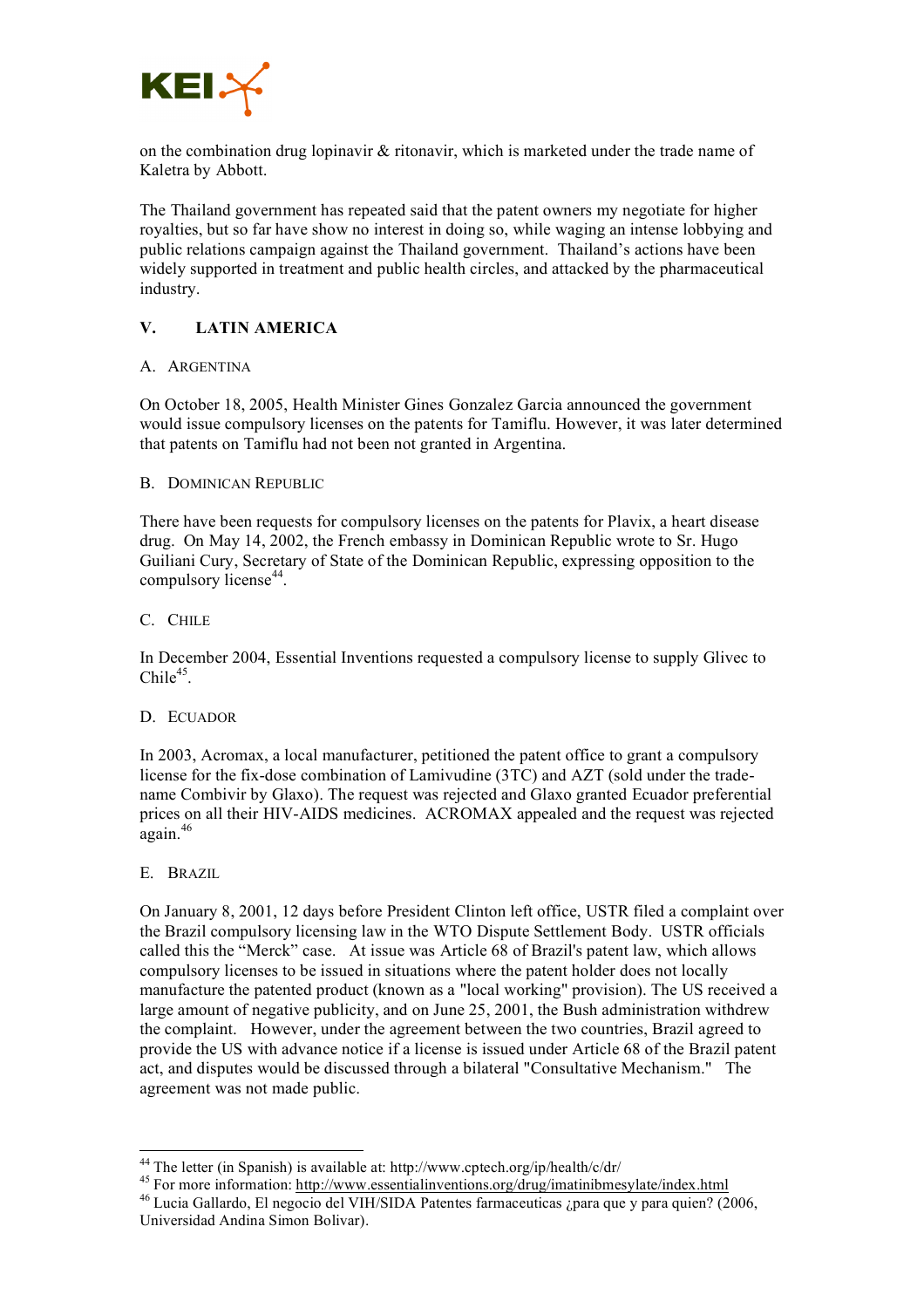

In early 2001, Brazil announced it was considering compulsory licenses for patents on nelfinavir and efavirenz.

In March 2001, the Brazil government reached a settlement with Merck, for price discounts on efavirenz, in return for not issuing a compulsory license.

On August 22, 2001, Brazilian Health Minister Jose Serra announced the Brazilian government would issue a compulsory license for the manufacture of the antiretroviral drug nelfinavir (sold under the brand name Viracept by Roche) to the Brazilian pharmaceutical producer Far Manguinhos. On August 28, the two parties resumed talks, and on August 31, they reached an agreement; Roche will sell the drug in Brazil at an additional 40% discount, and Brazil will not issue the compulsory license.

On September 5, 2003, the Brazilian government issued a decree that would allow it to produce or import generic anti-AIDS drugs without the consent of companies holding the patent on those medications. The health minister made it clear that the decree was meant to apply to antiretroviral drugs - specifically lopinavir, efavirenz and nelfinavir. The ministry said in a statement it had negotiated with the name-brand companies in August seeking a reduction of more than 40%, but was offered a maximum discount of 6.7%. Brazil and Merck reached an agreement in November.

In 2005, Health Minister Humberto Costa signed a decree declaring the patent of Kaletra in the public interest and appropriate for compulsory licensing. A subsequent settlement with Abbott reduced the price of by 46 percent.

In 2005, the government of Brazil declared that they were considering issuing compulsory licenses to permit the manufacture of Viread. "As a result of discussions with the Brazilian government Gilead reached agreement with the Brazilian Health Ministry in May 2006 to reduce the price of Viread in Brazil by approximately 50%."<sup>47</sup>

Brazil also used the threat of compulsory licenses on the patents for Gleevic to obtain a price discount of more than 65 percent.

On April 25, 2007, the Brazilian The Minister of Health, José Gomes Temporão, signed Decree 866, published in the Federal Official Gazette Government, declaring the AIDS drug efavirenz to be of public interest. This started a process that culminated in the compulsory licensing of the patent of the antiretroviral drug Efavirenz on May 4, 2007, in a dramatic televised ceremony attended by the Health Minister José Gomes Temporão and President Luiz Inácio Lula Da Silva. The Brazil action on Efavirenz followed a similar decision by Thailand. Because of the Thailand compulsory license authorized competition from generic suppliers, Merck was forced to offer Efavirenz at a much lower price in Thailand. The Brazil government was unable to obtain similar price concessions from Merck, and issued the compulsory licenses.

In Spring 2007, 75,000 (about 38 percent of those receiving treatment) of Brazilian AIDS patients were taking Efavirenz, in combination with other products. Efavirenz is sold by Bristol Myers Squibb in the United States for \$15.67 per day.<sup>48</sup> Before the compulsory license, Merck had been charging \$1.59 per day in Brazil, a deep discount from the U.S. price, but still difficult for the Brazil government, given the differences in average incomes and the large number of persons receiving treatment in Brazil. Merck had offered to sell Efavirenz for \$.65 per day in Thailand. The current generic prices were about \$.45 per day,

<sup>&</sup>lt;sup>47</sup> SEC Form 10-Q -- Quarterly report [Sections 13 or 15(d)], Period of Report: 2006-09-30.<br><sup>48</sup> Price at Drugstore.com, 5 May 2007.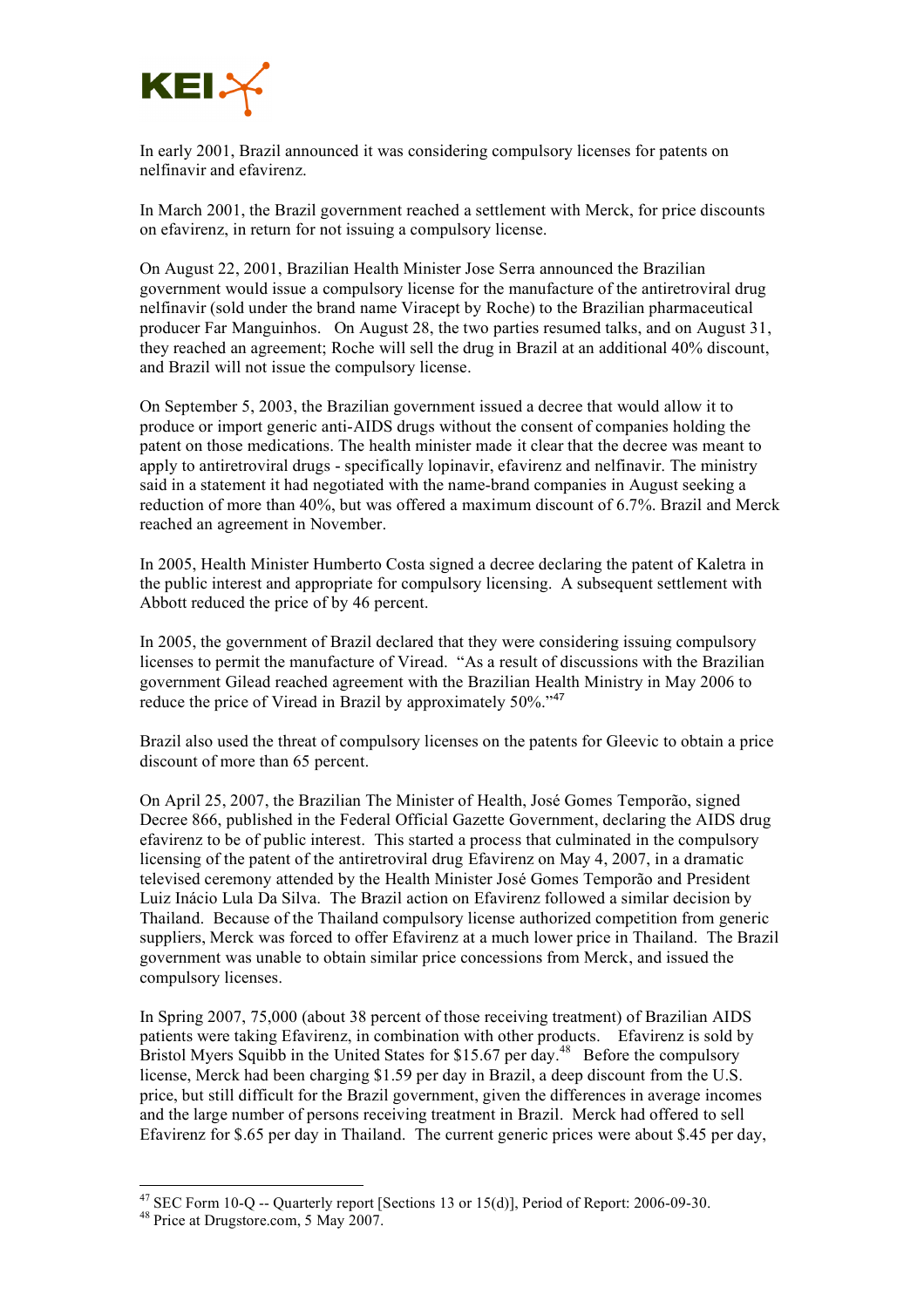

and falling as demand for the generic versions grow. Generic competition may drive prices for Efavirenz below \$.25 per day.

## **VI. AFRICA**

Compulsory licensing in Africa is now fairly common, but often not widely publicized. A typical compulsory license may be based upon model authorizations prepared by organizations who are engaged in providing treatment for AIDS, in order to satisfy donor requirements that purchases of generic medicines are consistent with trade rules.

#### A. CAMEROON

On January 2005, the nonprofit corporation Essential Inventions requested the Minister of Public Health to grant ex officio licenses for the patents relevant for importation, manufacture or sale of generic versions of the following medicines used in the treatment of HIV/AIDS: Nevirapine/Viramune®, Lamivudine/3TC®, and Fixed dose combinations of Lamivudine and Zidovudine/Combivir®. The request is still pending<sup>49</sup>.

#### B. GHANA

In October 2005, the Minister of Health issued a government use compulsory licenses for importation into Ghana of Indian generic HIV-AIDS medicines<sup>50</sup>.

#### C. GUINEE

On April 18, 2005, the Ministry of Health issued compulsory licenses for importation on patents on drugs to treat HIV-AIDS.

#### D. ERITRE

On June 5 2005, the Minister of Health issued compulsory licenses for importation into Eritrea of generic HIV-AIDS medicines<sup>51</sup>.

#### E. MOZAMBIQUE

On April 5, 2004, Mozambique's Deputy Minister of Industry and Commerce issued Compulsory License no. 01/MIC/04 for patent rights to lamivudine, stavudine and nevirapine. The license was granted to Pharco Moçambique Lda, a local producer that plans on manufacturing the antiretrovirals as a fixed-dose combination. Royalties are not to exceed 2% of sales $52$ .

#### F. SOUTH AFRICA

On March 7, 2001, Indian pharmaceutical manufacturer CIPLA formally requested the South African Department of Trade and Industry issue compulsory licenses to patents on the following HIV drugs: nevirapine, lamivudine, zidovudine, stavudine, didanosine, efavirenz, indinavir and abacavir.

<sup>&</sup>lt;sup>49</sup> For more information, <u>http://www.essentialinventions.org/docs/cameroon/</u><br><sup>50</sup> Text of the actual license is available at: <u>http://www.cptech.org/ip/health/cl/Ghana.png</u><br><sup>51</sup> Text of the actual license is available a

http://www.cptech.org/ip/health/c/mozambique/moz-cl-en.pdf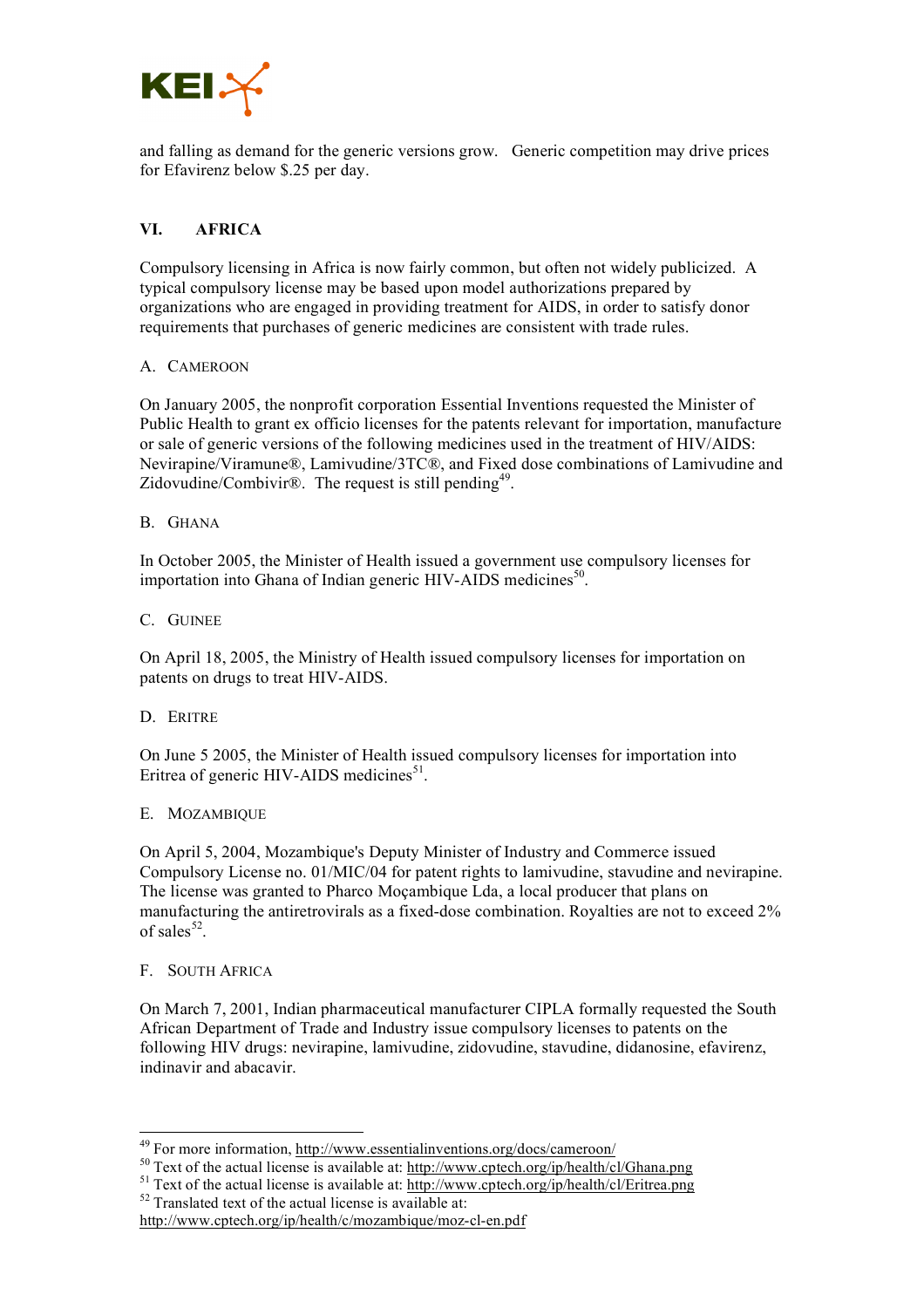

On September 19, 2002, Hazel Tau, working with the Treatment Action Campaign (TAC), filed a complaint with South Africa's Competition Commission against GlaxoSmithKline (GSK) and Boehringer Ingelheim (GI). Twelve parties would join the complaint, which charged GSK and BI with excessive pricing in respect of ritonavir, lamivudine, ritonavir+lamivudine and nevirapine.

On October 16, 2003, after an extended investigation, the South Africa Competition Commission issued a statement, saying:

pharmaceutical firms GlaxoSmithKline South Africa (Pty) Ltd (GSK) and Boehringer Ingelheim (BI) have contravened the Competition Act of 1998. The firms have been found to have abused their dominant positions in their respective anti-retroviral (ARV) markets.

In particular the Commission has found the firms have engaged in the following restrictive practices:

- 1. Denied a competitor access to an essential facility
- 2. Excessive pricing
- 3. Engaged in an exclusionary act

On December 10, the competition commission announced it had reached a settlement with GSK. The settlement required GSK to

- 1) extend a voluntary licence granted to Aspen Pharmacare in October 2001 in respect of the public sector to include the private sector;
- 2) grant up to three more voluntary licences on terms no less favourable than those granted to Aspen Pharmacare;
- 3) permit the licensees to export the ARVs to sub-Saharan African countries;
- 4) permit the importation of the drugs for distribution in South Africa if the licensee does not have manufacturing capability in South Africa;
- 5) permit licensees to combine the relevant ARV with other antiretroviral medicines; and
- 6) charge royalties of no more than 5% of the net sales of the relevant ARVs.

Shortly thereafter, a similar settlement was reached with BI.

#### G. SWAZILAND

On April 20, 2004, the Ministry of Health and Social Welfare in Swaziland noted the existence of an emergency relating to AIDS, and authorized procurement of medicines for HIV/AIDS "in the best cost/effective way possible on the international market irrespective of the existence of any patent or other Intellectual Property protection applicable in Swaziland until such time as it will no longer be considered essential to address the current Public Health crisis related to HIV/AIDS."

H. ZAMBIA

On September 21, 2004 the Zambian Minister of Domestic Trade and Consumer Affairs issued a compulsory license for lamivudine, stavudine and nevirapine. The license was granted to Pharco Ltd., a local producer, which will produce a triple fixed-dose combination. A maximum royalty rate of  $2.5\%$  applies<sup>53</sup>.

<sup>&</sup>lt;sup>53</sup> Text of the actual license is available at: http://www.cptech.org/ip/health/c/zambia/zcl.html